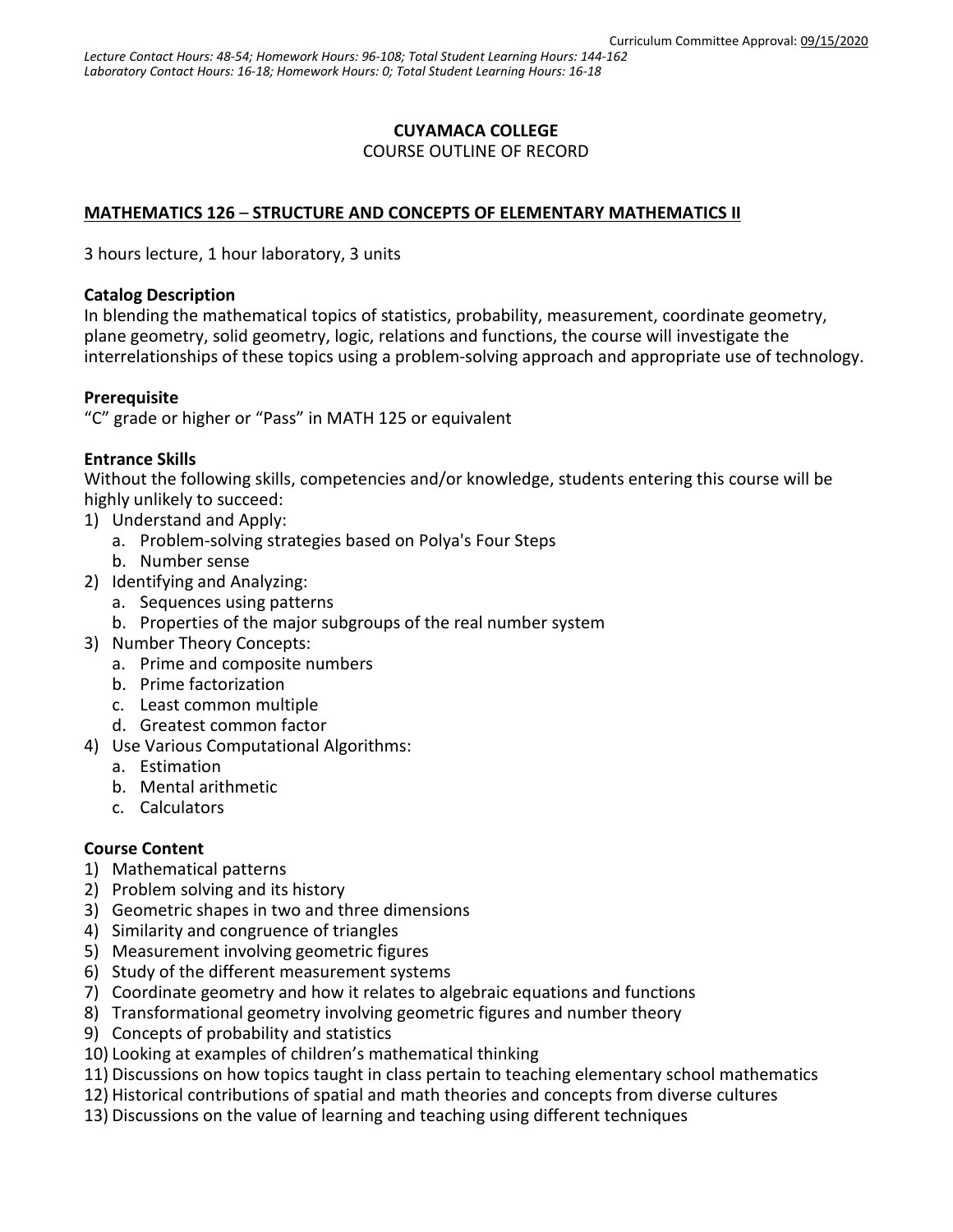## **Course Objectives**

Students will be able to:

- 1) Identify and use various problem-solving strategies based on Polya's Four Steps.
- 2) Construct and analyze geometric shapes in both two and three dimensions.
- 3) Write justifications (proofs) for basic congruence and similarity theorems as related to triangles.
- 4) Calculate the coordinates of geometric figures and develop and use algebraic equations.
- 5) State and apply congruence and similarity properties.
- 6) Describe and illustrate families of polygons and polyhedral.
- 7) Use formulas and Pythagorean Theorem to find perimeter, area and volume.
- 8) Perform transformations using coordinate geometry.
- 9) Develop strategies to calculate the number of possible outcomes for various events.
- 10) Determine probabilities by acting out, simulating and representing various events.
- 11) Collect, organize, and display data for statistical analysis.
- 12) Analyze central tendency and dispersion of data.
- 13) Investigate rules and graphs for functions.
- 14) Solve problems involving basic algebraic concepts.

# **Method of Evaluation**

A grading system will be established by the instructor and implemented uniformly. Grades will be based on demonstrated proficiency in subject matter determined by multiple measurements for evaluation, one of which must be essay exams, skills demonstration or, where appropriate, the symbol system.

- 1) Homework assignments in which students accurately identify parts and properties of geometric shapes, implement techniques from class to compute the area, volume of geometric figures, test conjectures about triangles, perform transformations in two dimensions, demonstrate the concepts of probability and descriptive statistics, and solve basic algebraic problems.
- 2) Quizzes and exams (including a comprehensive in-class final exam) which measure students' ability to analyze geometric shapes, write justifications(proofs) for basic congruence and similarity theorems as related to triangles, compute the measurements of geometric figures, calculate the coordinates and use the algebraic equations related to geometric figures, and demonstrate the elementary concepts of probability and descriptive statistics.
- 3) Papers which measure students' ability to solve problems by using various strategies based on Polya's Four Steps.
- 4) Presentation and/or group projects which demonstrate students' ability to apply the elementary concepts of probability and descriptive statistics.
- 5) Independent and/or collaborative exploration activities which demonstrate students' ability to analyze basic geometric shapes, develop relationships of transformational geometry, and identify concepts of functions.

# **Special Materials Required of Student**

Scientific calculator, protractor, compass, ruler (English and metric)

# **Minimum Instructional Facilities**

- 1) Smart classroom with whiteboards covering three walls, graphing utility and viewscreen, overhead projector
- 2) Manipulative math materials

## **Method of Instruction**

- 1) Lecture and discussion
- 2) Group activities
- 3) Instructor-guided discovery
- 4) Collaborative exercises
- 5) Field trip may be included